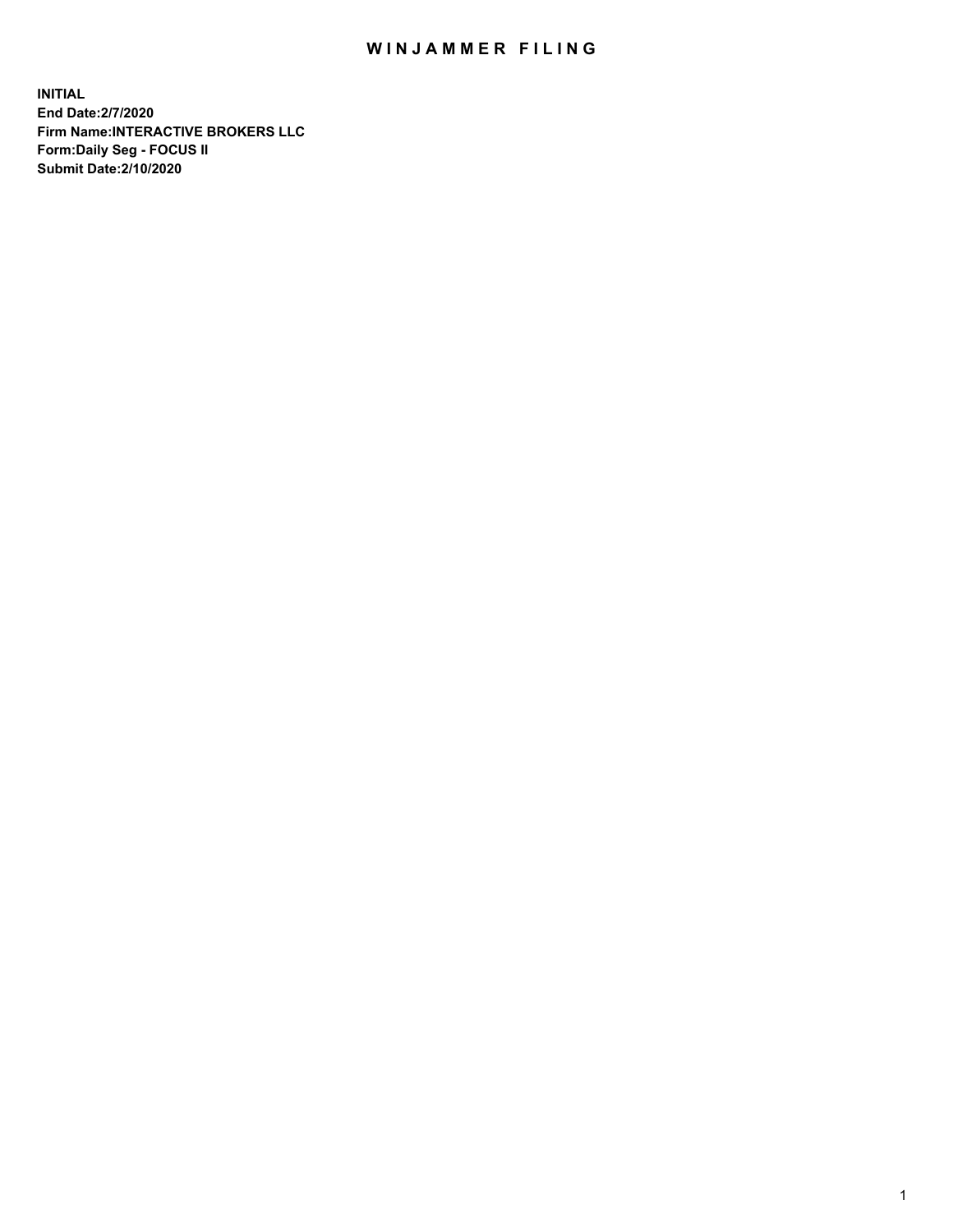**INITIAL End Date:2/7/2020 Firm Name:INTERACTIVE BROKERS LLC Form:Daily Seg - FOCUS II Submit Date:2/10/2020 Daily Segregation - Cover Page**

| Name of Company                                                                                                                                                                                                                                                                                                                  | <b>INTERACTIVE BROKERS LLC</b>                                                                  |
|----------------------------------------------------------------------------------------------------------------------------------------------------------------------------------------------------------------------------------------------------------------------------------------------------------------------------------|-------------------------------------------------------------------------------------------------|
| <b>Contact Name</b>                                                                                                                                                                                                                                                                                                              | <b>James Menicucci</b>                                                                          |
| <b>Contact Phone Number</b>                                                                                                                                                                                                                                                                                                      | 203-618-8085                                                                                    |
| <b>Contact Email Address</b>                                                                                                                                                                                                                                                                                                     | jmenicucci@interactivebrokers.c<br>om                                                           |
| FCM's Customer Segregated Funds Residual Interest Target (choose one):<br>a. Minimum dollar amount: ; or<br>b. Minimum percentage of customer segregated funds required:% ; or<br>c. Dollar amount range between: and; or<br>d. Percentage range of customer segregated funds required between:% and%.                           | $\overline{\mathbf{0}}$<br>$\overline{\mathbf{0}}$<br>155,000,000 245,000,000<br>0 <sub>0</sub> |
| FCM's Customer Secured Amount Funds Residual Interest Target (choose one):<br>a. Minimum dollar amount: ; or<br>b. Minimum percentage of customer secured funds required:% ; or<br>c. Dollar amount range between: and; or<br>d. Percentage range of customer secured funds required between:% and%.                             | <u>0</u><br>$\overline{\mathbf{0}}$<br>80,000,000 120,000,000<br><u>00</u>                      |
| FCM's Cleared Swaps Customer Collateral Residual Interest Target (choose one):<br>a. Minimum dollar amount: ; or<br>b. Minimum percentage of cleared swaps customer collateral required:% ; or<br>c. Dollar amount range between: and; or<br>d. Percentage range of cleared swaps customer collateral required between: % and %. | <u>0</u><br>$\underline{\mathbf{0}}$<br>0 <sub>0</sub><br>0 <sub>0</sub>                        |

Attach supporting documents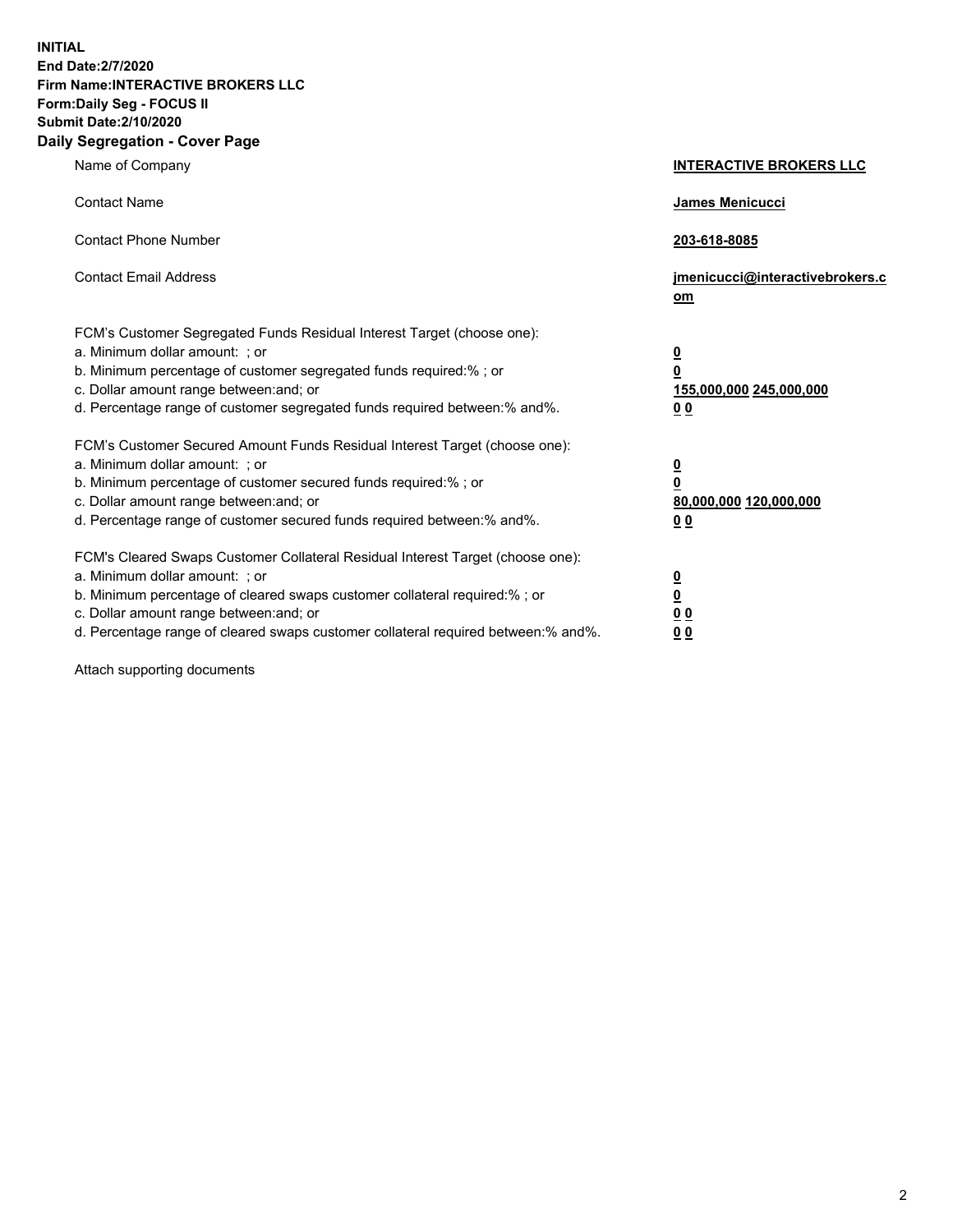## **INITIAL End Date:2/7/2020 Firm Name:INTERACTIVE BROKERS LLC Form:Daily Seg - FOCUS II Submit Date:2/10/2020 Daily Segregation - Secured Amounts**

|                | 2011, Ocglegation - Oceaned Anioanto                                                                       |                                                  |
|----------------|------------------------------------------------------------------------------------------------------------|--------------------------------------------------|
|                | Foreign Futures and Foreign Options Secured Amounts                                                        |                                                  |
|                | Amount required to be set aside pursuant to law, rule or regulation of a foreign                           | $0$ [7305]                                       |
|                | government or a rule of a self-regulatory organization authorized thereunder                               |                                                  |
| $\mathbf{1}$ . | Net ledger balance - Foreign Futures and Foreign Option Trading - All Customers                            |                                                  |
|                | A. Cash                                                                                                    | 490,183,013 [7315]                               |
|                | B. Securities (at market)                                                                                  | $0$ [7317]                                       |
| 2.             | Net unrealized profit (loss) in open futures contracts traded on a foreign board of trade                  | 14,906,089 [7325]                                |
| 3.             | Exchange traded options                                                                                    |                                                  |
|                | a. Market value of open option contracts purchased on a foreign board of trade                             | <b>155,700</b> [7335]                            |
|                | b. Market value of open contracts granted (sold) on a foreign board of trade                               | -266,192 [7337]                                  |
| 4.             | Net equity (deficit) (add lines 1. 2. and 3.)                                                              | 504,978,610 [7345]                               |
| 5.             | Account liquidating to a deficit and account with a debit balances - gross amount                          | 8,966 [7351]                                     |
|                | Less: amount offset by customer owned securities                                                           | 0 [7352] 8,966 [7354]                            |
| 6.             | Amount required to be set aside as the secured amount - Net Liquidating Equity                             | 504,987,576 [7355]                               |
|                | Method (add lines 4 and 5)                                                                                 |                                                  |
| 7.             | Greater of amount required to be set aside pursuant to foreign jurisdiction (above) or line<br>6.          | 504,987,576 [7360]                               |
|                | FUNDS DEPOSITED IN SEPARATE REGULATION 30.7 ACCOUNTS                                                       |                                                  |
| 1.             | Cash in banks                                                                                              |                                                  |
|                | A. Banks located in the United States                                                                      | 74,739,947 [7500]                                |
|                | B. Other banks qualified under Regulation 30.7                                                             | 0 [7520] 74,739,947 [7530]                       |
| 2.             | <b>Securities</b>                                                                                          |                                                  |
|                | A. In safekeeping with banks located in the United States                                                  | 446, 197, 575 [7540]                             |
|                | B. In safekeeping with other banks qualified under Regulation 30.7                                         | 0 [7560] 446,197,575 [7570]                      |
| 3.             | Equities with registered futures commission merchants                                                      |                                                  |
|                | A. Cash                                                                                                    | $0$ [7580]                                       |
|                | <b>B.</b> Securities                                                                                       | $0$ [7590]                                       |
|                | C. Unrealized gain (loss) on open futures contracts                                                        | $0$ [7600]                                       |
|                | D. Value of long option contracts                                                                          | $0$ [7610]                                       |
|                | E. Value of short option contracts                                                                         | 0 [7615] 0 [7620]                                |
| 4.             | Amounts held by clearing organizations of foreign boards of trade                                          |                                                  |
|                | A. Cash                                                                                                    | $0$ [7640]                                       |
|                | <b>B.</b> Securities                                                                                       | $0$ [7650]                                       |
|                | C. Amount due to (from) clearing organization - daily variation                                            | $0$ [7660]                                       |
|                | D. Value of long option contracts                                                                          | $0$ [7670]                                       |
|                | E. Value of short option contracts                                                                         | 0 [7675] 0 [7680]                                |
| 5.             | Amounts held by members of foreign boards of trade                                                         |                                                  |
|                | A. Cash                                                                                                    | 99,706,487 [7700]                                |
|                | <b>B.</b> Securities                                                                                       | $0$ [7710]                                       |
|                | C. Unrealized gain (loss) on open futures contracts                                                        | 9,539,019 [7720]                                 |
|                | D. Value of long option contracts                                                                          | 155,719 [7730]                                   |
|                | E. Value of short option contracts                                                                         | <u>-266,174</u> [7735] <u>109,135,051</u> [7740] |
| 6.             | Amounts with other depositories designated by a foreign board of trade                                     | 0 [7760]                                         |
| 7.             | Segregated funds on hand                                                                                   | $0$ [7765]                                       |
| 8.             | Total funds in separate section 30.7 accounts                                                              | 630,072,573 [7770]                               |
| 9.             | Excess (deficiency) Set Aside for Secured Amount (subtract line 7 Secured Statement<br>Page 1 from Line 8) | 125,084,997 [7380]                               |
| 10.            | Management Target Amount for Excess funds in separate section 30.7 accounts                                | 80,000,000 [7780]                                |
| 11.            | Excess (deficiency) funds in separate 30.7 accounts over (under) Management Target                         | 45,084,997 [7785]                                |
|                |                                                                                                            |                                                  |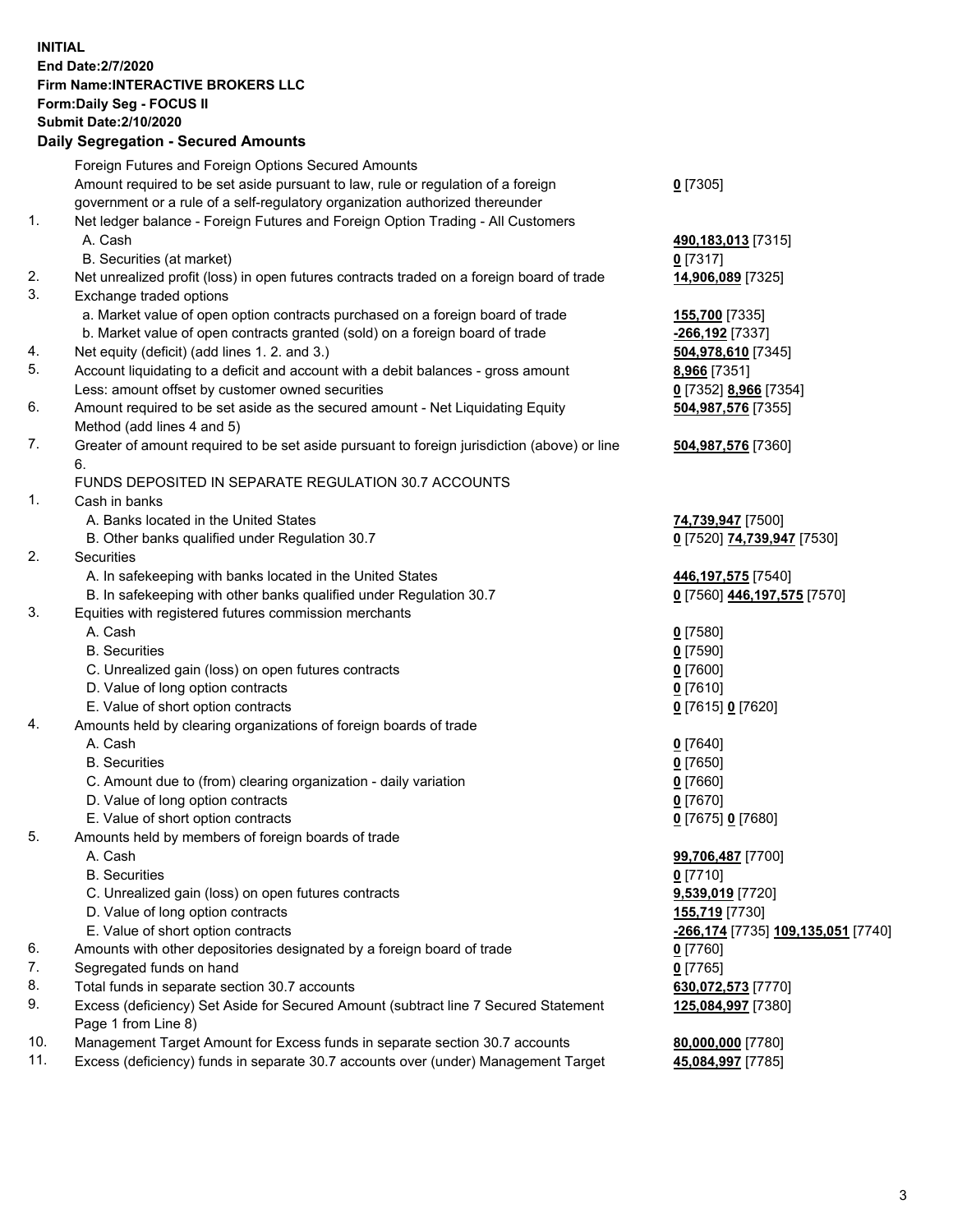**INITIAL End Date:2/7/2020 Firm Name:INTERACTIVE BROKERS LLC Form:Daily Seg - FOCUS II Submit Date:2/10/2020 Daily Segregation - Segregation Statement** SEGREGATION REQUIREMENTS(Section 4d(2) of the CEAct) 1. Net ledger balance A. Cash **4,203,645,515** [7010] B. Securities (at market) **0** [7020] 2. Net unrealized profit (loss) in open futures contracts traded on a contract market **-44,611,169** [7030] 3. Exchange traded options A. Add market value of open option contracts purchased on a contract market **200,022,432** [7032] B. Deduct market value of open option contracts granted (sold) on a contract market **-271,641,072** [7033] 4. Net equity (deficit) (add lines 1, 2 and 3) **4,087,415,706** [7040] 5. Accounts liquidating to a deficit and accounts with debit balances - gross amount **927,016** [7045] Less: amount offset by customer securities **0** [7047] **927,016** [7050] 6. Amount required to be segregated (add lines 4 and 5) **4,088,342,722** [7060] FUNDS IN SEGREGATED ACCOUNTS 7. Deposited in segregated funds bank accounts A. Cash **1,096,139,983** [7070] B. Securities representing investments of customers' funds (at market) **1,823,545,390** [7080] C. Securities held for particular customers or option customers in lieu of cash (at market) **0** [7090] 8. Margins on deposit with derivatives clearing organizations of contract markets A. Cash **4,460,900** [7100] B. Securities representing investments of customers' funds (at market) **1,439,804,449** [7110] C. Securities held for particular customers or option customers in lieu of cash (at market) **0** [7120] 9. Net settlement from (to) derivatives clearing organizations of contract markets **-1,641,053** [7130] 10. Exchange traded options A. Value of open long option contracts **200,392,974** [7132] B. Value of open short option contracts **-272,045,112** [7133] 11. Net equities with other FCMs A. Net liquidating equity **0** [7140] B. Securities representing investments of customers' funds (at market) **0** [7160] C. Securities held for particular customers or option customers in lieu of cash (at market) **0** [7170] 12. Segregated funds on hand **0** [7150] 13. Total amount in segregation (add lines 7 through 12) **4,290,657,531** [7180] 14. Excess (deficiency) funds in segregation (subtract line 6 from line 13) **202,314,809** [7190] 15. Management Target Amount for Excess funds in segregation **155,000,000** [7194] **47,314,809** [7198]

16. Excess (deficiency) funds in segregation over (under) Management Target Amount Excess